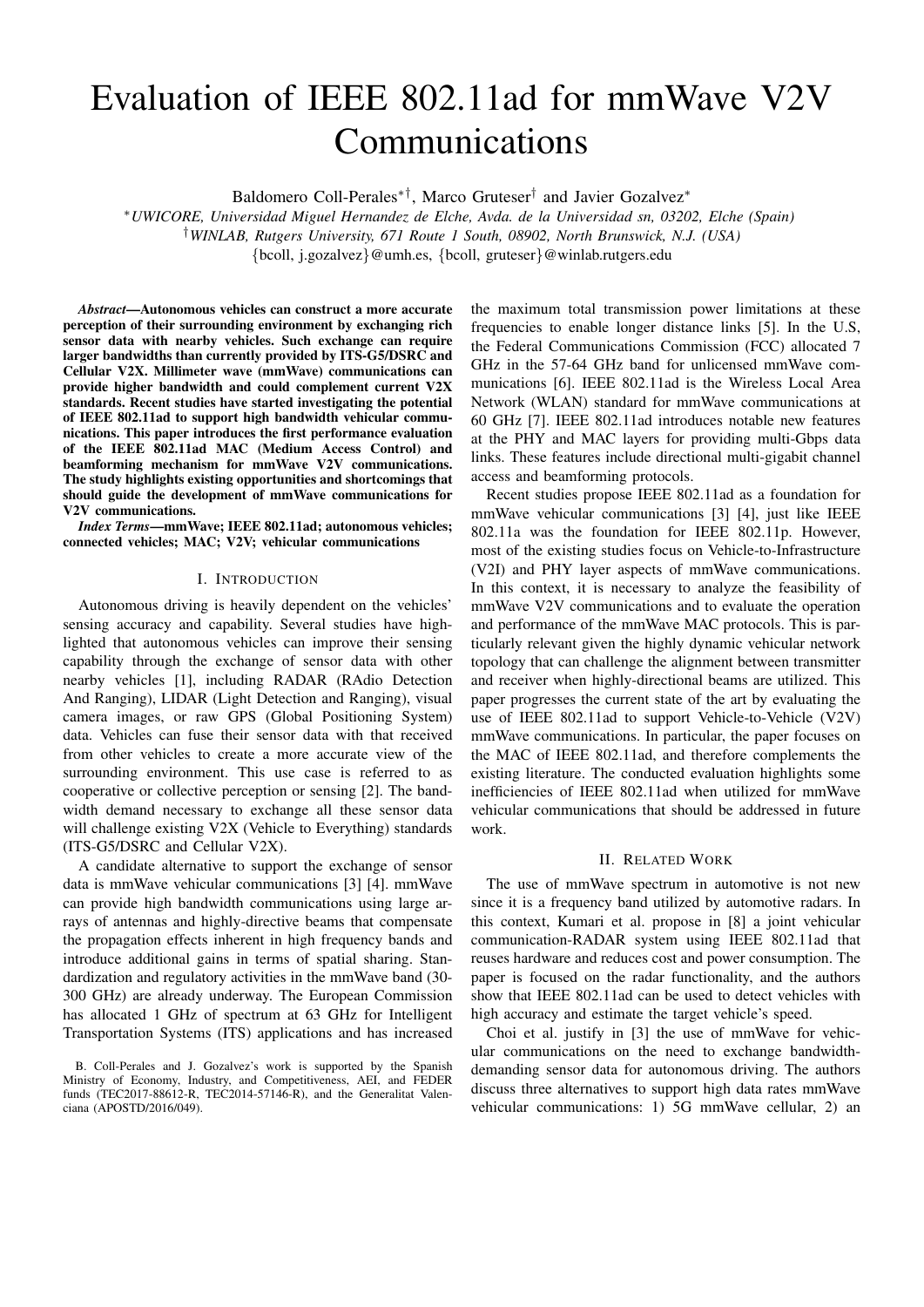

Fig. 1: IEEE 802.11ad channel access.

adaptation of IEEE 802.11ad for vehicular communications, or 3) a dedicated new standard. The authors argue that IEEE 802.11ad could serve as a foundation for mmWave vehicular communications (see also [4]), but highlight the need to evolve the standard to suit the requirements and challenges characterizing vehicular communications. In this context, the authors propose using side-information (e.g. automotive sensors or DSRC) to reduce the beam alignment overhead in mmWave vehicular communications. The authors show that the overhead can be reduced by more than 90% in V2I scenarios at 60GHz. Lochl et al. also seek in [9] to reduce the beam alignment overhead in mmWave V2I communications. In their case, the authors propose to use fix beams at vehicles and Road Side Units (RSU). The authors identify, using a software-definedradio (SDR)-based prototype at 60GHz, the locations (e.g. on top of a bridge or inside a roundabout) that reduce the overhead as they maximize the time a vehicle is in the range of a RSU.

Existing studies have focused on V2I communications and PHY layer aspects. mmWave vehicular communications can also be utilized for bandwidth-demanding V2V communications. In this case, it is important to design MAC protocols that will efficiently handle the challenges resulting from dynamic network topologies, blockage effects, and mmWave propagation impairments. This study progresses the current state of the art by providing, to the authors knowledge, the first analysis of mmWave V2V communications using IEEE 802.11ad. The study analyzes in detail the operation and possible inefficiencies of IEEE 802.11ad MAC processes when supporting V2V communications.

#### III. IEEE 802.11AD BACKGROUND

IEEE 802.11ad is the amendment to the IEEE 802.11 standard for very high throughput (a.k.a. multi-gigabit communications) in the 60 GHz band. It operates in four nonoverlapping channels of 2.16 GHz bandwidth each, but only channel 2 centered at 60.48 GHz is common in all regulatory domains. At the physical layer (PHY), IEEE 802.11ad supports three different modulation methods with a set of Modulation and Coding Schemes (MCSs): 1) control PHY (MCS 0); 2) single carrier (SC) and low power SC (MCS 1-12 and MCS 25-31, respectively); and 3) OFDM (MCS 13-24). The OFDM PHY provides the highest data rates. Data rates range from 693 Mbps with MCS13 to 6756.75 Mbps with MCS 24. The data rates for SC PHY range from 385 Mbps (MCS 1) to 4620 Mbps (MCS 12), and from 626 Mbps (MCS 25) to 2503 Mbps

(MCS 31) for low power SC. The control PHY can provide data rates up to 27.5 Mbps, and it is mainly used when the link budget between the communicating stations is low (e.g. during the beamforming training phase).

The IEEE 802.11ad also introduces changes at the MAC layer to support Directional Multi-Gigabit (DMG) communications. The channel access is divided into Beacon Intervals (BIs). The BI is subdivided into access periods. Each access period has different access rules and serves a specific purpose. Fig. 1 shows an example of a BI comprising a Beacon Header Interval (BHI) and a Data Transmission Interval (DTI). The BHI is utilized to announce the network, and to conduct the beamforming training and the channel access scheduling. The beamforming helps compensate for increased signal propagation path loss at mmWave frequencies. Beamforming is achieved by sector sweeping that can last from tens to hundreds of milliseconds [10]. The DTI is the access period during which data frames are exchanged. The BHI includes the Beacon Transmission Interval (BTI), the Association Beamforming Training (A-BFT), and the Announcement Transmission Interval (ATI). Not all BIs must contain a BTI, and the presence of the A-BFT and ATI within the BHI is optional and signaled in the BTI. The DTI comprises Contention-Based Access Periods (CBAPs) and scheduled Service Periods (SPs). In CBAPs, stations contend for the channel access using the Enhanced Distributed Coordination Function (EDCF) mechanism. In SPs, the channel is reserved for communication between two dedicated stations. Any combination in the number and order of SPs and CBAPs in the DTI is possible.

IEEE 802.11ad defines a network type, referred to as Personal Basic Service Set (PBSS), in which stations can communicate directly with each other. PBSS is similar to the Independent Basic Service Set (IBSS) mode (a.k.a. adhoc) in IEEE 802.11, but with some important differences. Differently from IBSS, one station must assume the role of control point (PBSS Control Point, PCP) in a PBSS. The PCP station is the only station that can transmit beacons (DMG Beacons in IEEE 802.11ad) within a PBSS; in IBSS, all stations transmit beacons. The PCP station is also in charge of allocating/scheduling the CBAPs/SPs access periods to the rest of stations within the PBSS in the DTI.

# IV. IEEE 802.11AD-BASED V2V COMMUNICATIONS

The IEEE 802.11ad standard sets the common framework for DMG communications, and defines mandatory mechanisms to ensure "basic" interoperability among stations [7].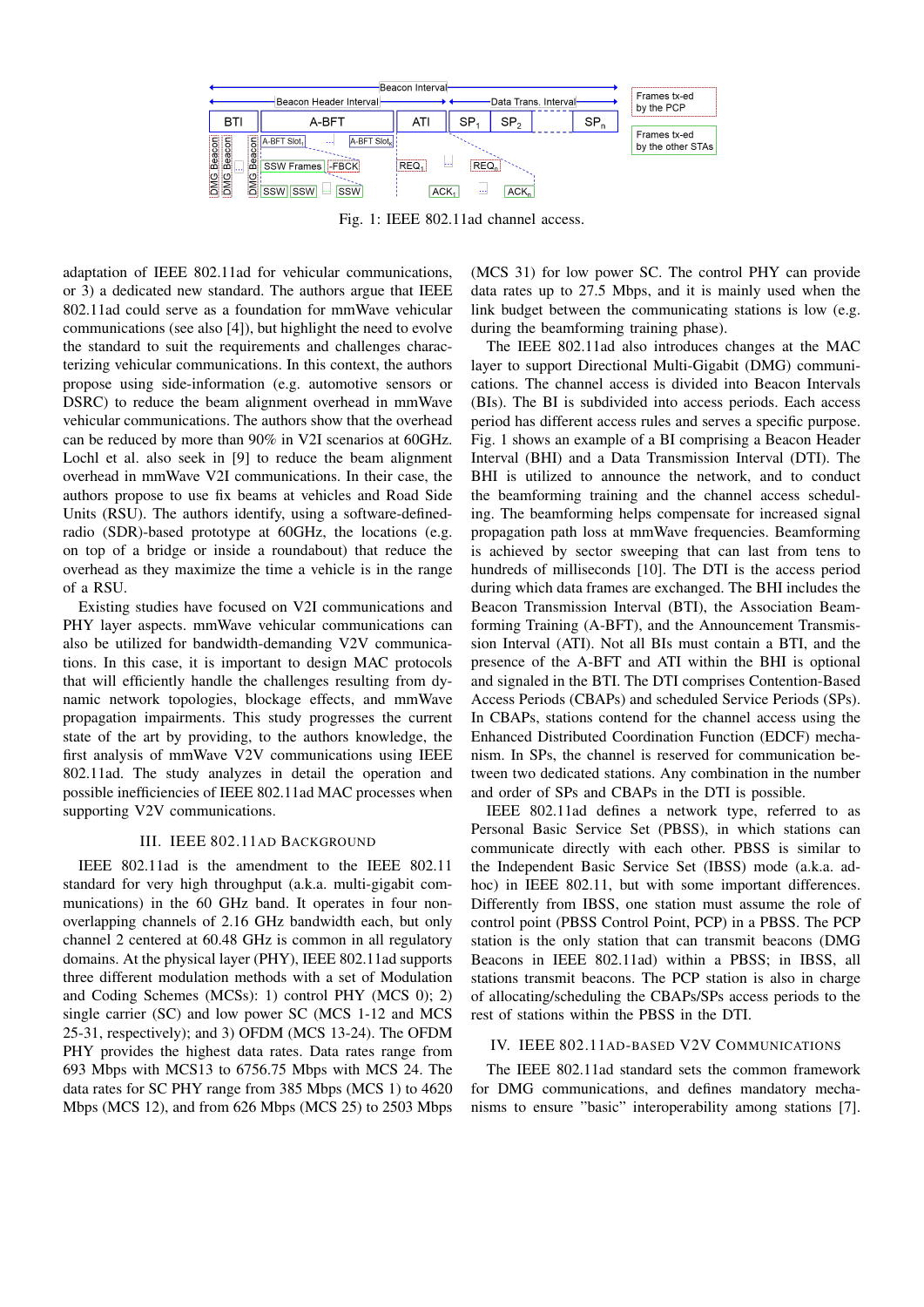However, it leaves open many implementation aspects, and defines optional mechanisms to improve performance and efficiency (e.g. clustering and relaying) [7]. This section presents the configuration of IEEE 802.11ad that has been implemented to analyze the feasibility of IEEE 802.11ad for mmWave V2V communications.

This work considers that whenever a vehicle has data to transmit to its neighbor vehicles/stations that require the use of mmWave vehicular communications, it adopts the role of a PCP station and forms a PBSS. This work does not focus on any particular application or use case.

The topology of vehicular networks is highly dynamic. As a result, it is necessary to frequently re-evaluate the beamforming to ensure high link budget communications. The beamforming is performed during the BTI and A-BFT access periods<sup>1</sup>. To this aim, we assume that it is beneficial for mmWave V2V communications that the BI interval always contains the BTI and A-BFT –the ATI and DTI access periods are also included in the BI to conduct the channel access scheduling.

During the BTI and A-BFT access periods, DMG beacons and SSW (Sector Sweep) frames are transmitted sequentially across each antenna  $\text{sector}^2$  (see Fig. 1). DMG beacons are transmitted by the PCP station and SSW frames by the stations (referred to as responders while they participate in the beamforming process [7]) that receive any DMG beacon. DMG beacons and SSW frames include, among other fields, the MAC address of the transmitter, the antenna sector identification (ID), and a countdown (CDOWN). The antenna sector ID uniquely identifies the transmit antenna sector employed by the transmitter when transmitting each DMG beacon/SSW frame. The CDOWN field describes how many DMG beacons/SSW frames transmissions are still pending until the end of the BTI/A-BFT access period. The responder also includes in the SSW frame the antenna sector ID included in the DMG beacon frame received from the PCP station. Upon reception of the SSW frame, the PCP station identifies the antenna sector ID it has to use in the PCP-responder link, and the antenna sector ID that the responder should use in the responder-PCP link. This information is included in the sector sweep feedback (-FBCK in Fig. 1) frame transmitted from the PCP station to the responder. Upon reception of the SSW-FBCK, the beamforming is completed. The following implementation decisions have been made in this study:

- The responder stations that have received (at least) one DMG beacon select randomly one of the A-BFT slots. The number of available A-BFT slots in the BI is included in the DMG beacon.
- If the PCP station receives more than one SSW frame from different responder stations during the same A-BFT slot, it sends a SSW feedback frame to each of them.

<sup>1</sup>Beamforming refinement could also be performed during the DTI access period, although this option has not been implemented in this work.

<sup>2</sup>In this study, the first antenna sector is selected randomly, and subsequent transmissions follow a clockwise sequence.

• During the handshaking in the BTI and A-BFT access periods, the receiving stations are set in (quasi-) omnidirectional mode. This mode is selected since the stations do not know the location of the transmitter (i.e., the direction from which the frame will arrive). This may result in low link budgets and therefore the PHY control mode (MCS0) is used for the transmission of the DMG beacons, SSW and SSW-FBCK frames.

During the ATI access period, request (REQ in Fig. 1) and response (ACK in Fig. 1) frames are exchanged between the PCP station and the stations that have successfully completed the A-BFT handshaking. The ATI access period takes place with beam-trained stations, and hence higher order MCS can be utilized. This work considers the use of OFDM PHY with MCS13 for the ATI handshaking. The PCP station uses directional links with the antenna sector pointing towards the station addressed in the REQ frame at each point in time. The stations keep using the antenna sector that points towards the PCP station during all the ATI access period since they do not know when are going to be contacted. When a station receives a REQ frame from the PCP station, it sends back an ACK frame. The REQ frame includes the SP access period the PCP station has selected to communicate with the station<sup>3</sup>. This work assumes that the number of REQ frames sent by the PCP station matches the number of SP access periods available in the DTI. In this study, if the number of stations that have successfully completed the A-BFT handshaking is higher than the available SP access periods, the PCP station selects randomly a subset of stations to which it will transmit REQ frames. The PCP station schedules each SP transmission with a specified start time and with a fixed duration. The SP access periods are allocated sequentially (i.e.  $REQ_1$  allocates  $SP_1$ and so on). For the allocated SP access period, the access to the channel within the PBSS network is granted to the PCP and the scheduled station (EDCF is used too to mitigate interference). During the DTI access period, the PCP station transmits data frames to the scheduled stations in the allocated SPs. The PCP and scheduled stations use the identified antenna sectors during the SP access period.

### V. EVALUATION SCENARIO

This study is conducted using the ns-3.26 simulation platform, and leveraging the IEEE 802.11ad implementation in [11]. Additional features (e.g. blockage detection and path loss model for inter-vehicle communications at PHY, and the MAC configuration described in Section IV) necessary to simulate IEEE 802.11ad-based V2V communications have been added.

The simulation scenario emulates a 16m x 80m highway section with 4 lanes. For each simulation snapshot, 10 cars are randomly deployed in the different lanes. Each snapshot simulates 2 seconds of mmWave communications. Over two hundred snapshots are simulated for each configuration of simulation parameters to ensure the statistical accuracy of the results. In each snapshot, each car has a  $\{10, 20, 30,$ 

<sup>3</sup>This work does not consider CBAPs access periods.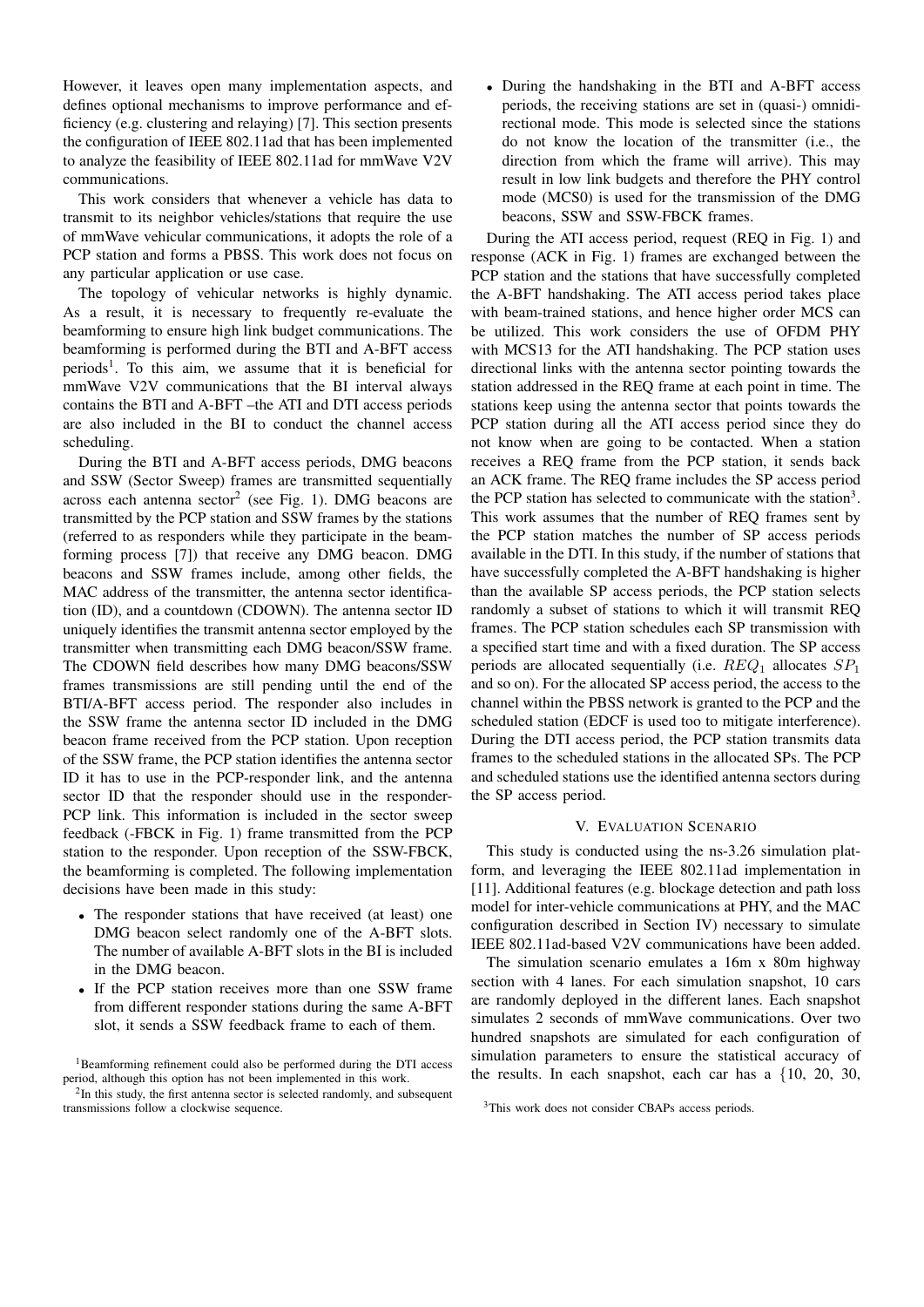TABLE I: Simulation Parameters

| <b>Parameter</b>             | <b>Value</b>                   |
|------------------------------|--------------------------------|
| <b>PHY</b>                   |                                |
| Antenna sectors              | 14                             |
| $P_{T}$ x (dBm)              | 10                             |
| Path loss model              |                                |
| A: C                         | $1.77$ ; 70 (LOS),             |
|                              | 1.71; 78.6 (1 vehicle),        |
|                              | $0.635$ ; 115 (2 vehicles),    |
|                              | 0.362; 126 (3 vehicles)        |
| IEEE 802.11ad access periods |                                |
| BTI, A-BFT, ATI $ TUs^a $    | 5, [15, 20, 25, 30, 35, 40], 5 |
| SР<br>(ms)                   | 50                             |
| $\mu$ S)                     |                                |

40}% probability of being selected as mmWave transmitter and hence of taking the role of PCP station. Each PCP needs to transmit 600 packets of 1600 bytes each during the SP access period. The packet size has been selected following the 'collective perception of environment' use case discussed for eV2X under 3GPP Release 15 [12]. This work considers that the traffic generated by the PCP station is of interest to any car/station nearby the PCP station. This also includes other PCP stations.

ns-3 computes the signal power level at the receiver  $P_{RX}$  in dBm as  $P_{RX}(dBm) = G_{TX}(dB) + G_{RX}(dB) +$  $P_{TX}(dBm) - PL(dB)$ , where  $G_{TX}$  and  $G_{RX}$  are the transmitter's and receiver's antenna gain, respectively,  $P_{TX}$  is the transmission power and  $PL$  is the propagation loss. This work considers an analog beamforming architecture limited to single-stream transmissions (digital and hybrid beamforming architectures are yet difficult to realize [4]). The antenna is approximated using a sectored antenna model. This study uses the  $<<$ ns3::Directional60GhzAntenna $>>$  antenna model available in [11] that equally divides the horizontal plane into a number of virtual sectors. The antenna radiation pattern is composed of a main lobe in the selected antenna sector, and of side lobes in the rest of antenna sectors. The radiation pattern of the main lobe has a maximum gain in the center angle of the sector. As a result, the  $G_{TX}$  and  $G_{RX}$  antenna gains depend on the geometric angle between the transmitter and the receiver and their selected antenna sectors.

The propagation loss is modeled using the empirical path loss model presented in [13] for inter-vehicle communications at 60GHz. In [13], the authors measure the path loss when there is Line-Of-Sight (LOS) between the transmitter and the receiver, and when there is one, two and three blocking vehicles between the transmitter and the receiver. In [13], the authors use horn antennas mounted at the bumper level. To the authors knowledge, this model is the most suitable one to date for mmWave vehicular communications. [13] models PL in dB as  $PL(dB) = A \cdot 10 \cdot log_{10}(d) + C + 15 \cdot d/1000$ , where  $d$  is the distance between the transmitter and the receiver (in meters), and  $A$  and  $C$  are constants that depend on the visibility conditions and number of blocking vehicles between the transmitter and the receiver (see TABLE I).



Fig. 2: Avg. number of received packets during the BHI access period as a function of the number of A-BFT and SP slots.

The  $PL$  model in [13] requires detecting the number of blocking vehicles between a transmitter and receiver. To this aim, this study has implemented a blockage detection function in ns3. The implemented function is based on an abstract representation of the real deployment of cars that is made considering the vehicles dimensions (2D; 5m length x 2m width) and location (from  $\langle \langle ns3::MobilityModel \rangle \rangle$ ). This function identifies the number of blocking vehicles between the transmitter and the receiver by tracing a ray between them and counting the number of obstacles (i.e. rectangles defined by the abstract representation of the cars) the ray is passing through.

# VI. RESULTS

A preliminary study, considering ideal MAC and beamforming, has shown that each PCP station (mmWave transmitter) could contact on average 7.1 neighbor vehicles/stations. This performance is used as a benchmark for the results reported in Fig. 2. Fig. 2 shows the average number of received packets during the IEEE 802.11ad BHI access periods. The figure depicts the average number of DMG beacons, SSW feedbacks and ACKs. These frames have been selected since they allow to keep track of the number of stations that successfully complete each handshaking in the BTI, A-BFT and ATI, respectively. The results in Fig. 2 are depicted for different numbers of A-BFT and SP slots in the BI, and for scenarios where the probability of a vehicle acting as a PCP station is 10% (Fig. 2.a) and 40% (Fig. 2.b). The number of received DMG beacons provides an indication of the number of neighboring vehicles to which a PCP station could transmit its data. For example, Fig. 2.a shows that, under the simulated scenario, a PCP station could potentially communicate with up to 7 vehicles on average (i.e. similar to the benchmark results). The vehicles (responder stations) that receive the DMG beacons select randomly an A-BFT slot to complete the beamforming training with the PCP station. Responder stations autonomously select their A-BFT slot, so it is possible that several stations select the same A-BFT slot. The responders transmit then SSW frames through all their antenna sectors. A collision between SSW frames will occur at the PCP station if several responders transmit a SSW frame in the direction of the PCP station at the same time. Other effects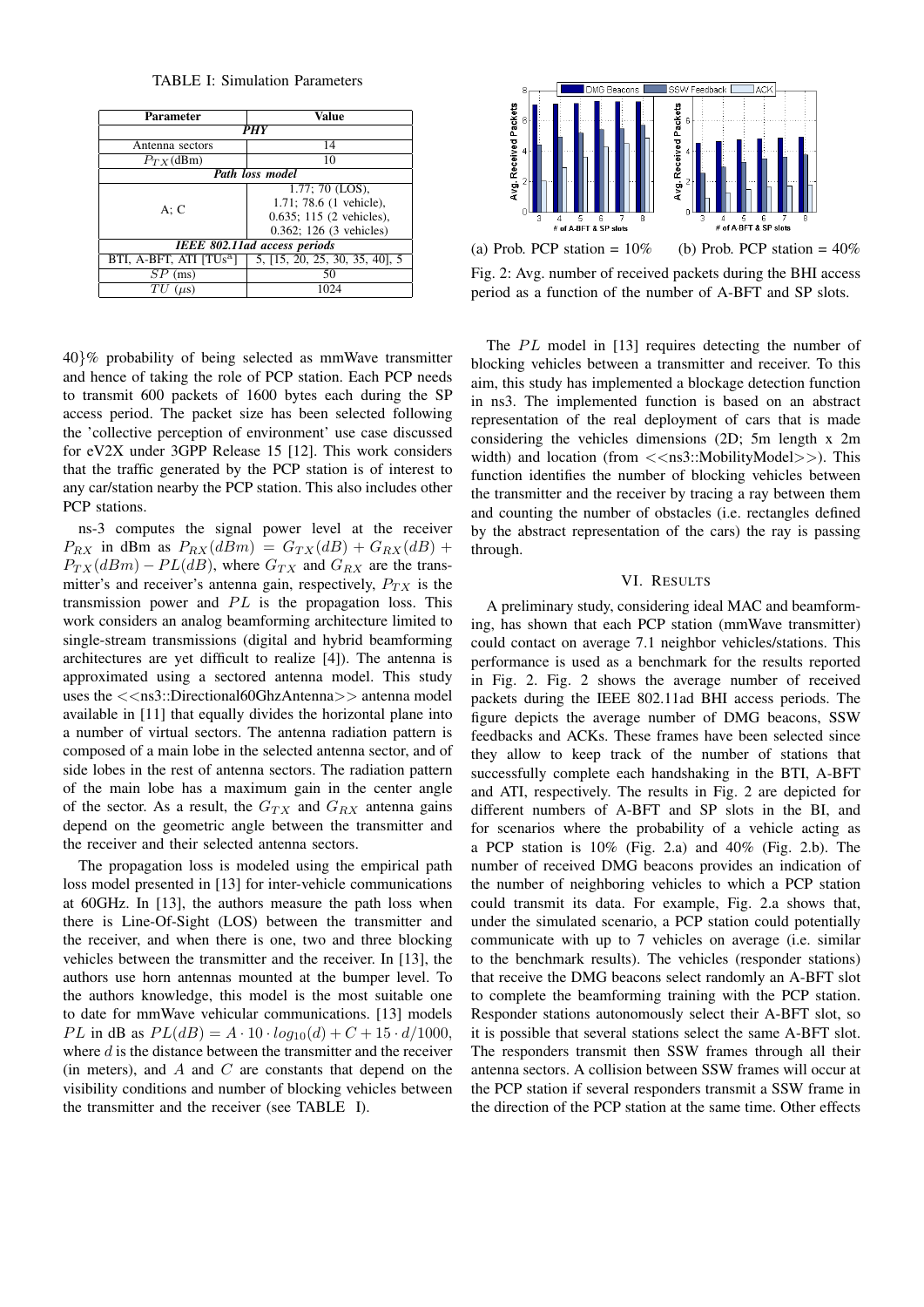(radio propagation, interference, antennas misalignment, etc.) can also cause an incorrect reception of SSW frames at the PCP station. The PCP station then sends back a SSW feedback frame to those responders from which it has correctly received a SSW frame. If the PCP station receives more than one SSW frame from different responder stations during the same A-BFT slot, it sends a SSW feedback frame to each of them. Fig. 2 also depicts the SSW feedback frames received by those stations. The results in Fig. 2 show that the number of responder stations receiving SSW feedback frames increases with the number of A-BFT slots in the BI. This is the case because increasing the number of A-BFT slots reduces the probability that more than one responder station will select the same A-BFT slot and so the interference and potential collisions during the A-BFT slots. Once the A-BFT access period is completed, the PCP station sends the REQ frames to schedule transmissions in the SP access periods in the DTI. The addressed stations send back an ACK frame to the PCP station if they receive the REQ frame. The number of REQ frames sent by the PCP station is limited by the available SP access periods or the received SSW feedback frames. In the scenario corresponding to Fig. 2.a, the PCP station sends only 3 and 4 REQ frames when the BI is configured with 3 and 4 A-BFT and SP slots, respectively, even if it received on average a higher number of SSW feedback frames (on average 4.5 and 5, respectively). Therefore, the PCP station discards a subset of stations in the ATI access period. For higher number of A-BFT and SP slots in Fig. 2.a, the number of REQ frames sent by the PCP station is limited by the number of received SSW feedback frames; this number is lower than the number of available SP slots. The results reported in Fig. 2.a show that the number of received ACK frames increases with the available number of A-BFT and SP slots. This suggests that increasing the number of A-BFT and SP slots would increase the number of stations scheduled in the DTI access period, and hence the network performance. It should be noted that the achieved performance (i.e. stations scheduled in the DTI) is lower than the benchmark results which showed 7.1 neighbor vehicles/stations can be contacted on average. Fig. 2.b shows similar trends to those observed in Fig. 2.a but with lower values. This reduction is caused by the higher number of mmWave transmitters or PCP stations in the scenario. This study's IEEE 802.11ad implementation allows PCP stations to communicate with each other. However, the lack of coordination among them results in multiple conflicts, including interference and collisions during the beamforming (BTI and A-BFT access periods) and scheduling (ATI access period) management. Such conflicts are at the origin of the differences between Fig. 2.b and Fig. 2.a.

In order to evaluate the IEEE 802.11ad's overhead and delay, Fig. 3 shows the average delay or time elapsed between the generation of the data packets at the PCP station and the start of the first allocated SP access period. The depicted results show that the delay increases with the number of PCP stations in the scenario and with the number of A-BFT and SP slots in a BI. It should be noted that the BTI, A-BFT



Fig. 3: Time elapsed to the start of the first SP access period.



Fig. 4: Normalized packet deliver ratio.

and ATI access periods account for a fix share of the delay represented in Fig. 3. In particular, they account for {25.6, 30.72, 35.84, 40.96, 46.08, 51.20} ms delay (overhead) when the BI is configured with  $\{3, 4, 5, 6, 7, 8\}$  A-BFT slots, respectively. In this context, and in contrast to what happen in Fig. 2, increasing the number of A-BFT slots has a negative impact on the delay. The lack of coordination among PCP stations can result in that REQ and/or ACK frames are not correctly received by the addressed station. This provokes that certain SP access periods are not allocated to any station, and the delay represented in Fig. 3 can increase<sup>4</sup>. The SP access periods that have not been correctly allocated to any station, and that occur before the first SP access period used by the PCP to transmit data packets, are also taken into account in the delay depicted in Fig. 3. The SP access periods are 50ms long in this study.

Fig. 2 and Fig. 3 highlight the existing trade-off between mmWave V2V performance (stations scheduled in the DTI access period, in Fig. 2) and overhead/delay (Fig. 3) when modifying the configuration of the BI. Fig. 4 seeks to find what would be a compromise configuration of the BI for the scenario under study. To this aim, Fig. 4 illustrates the normalized PDR (Packet Delivery Ratio) as a function of the number of A-BFT and SP slots. The normalized PDR is measured as the ratio between the data packets correctly received during the DTI access period, and the data packets that would be transmitted in the DTI access period if all SP access periods were correctly allocated. The low normalized PDR rates shown in Fig. 4 are caused by the fact that many SP access periods are not allocated to any station (see Fig. 2). In the allocated SP access periods, the ratio of packets correctly

<sup>4</sup>It is important to remember that the SP access periods are allocated sequentially starting from the first one.